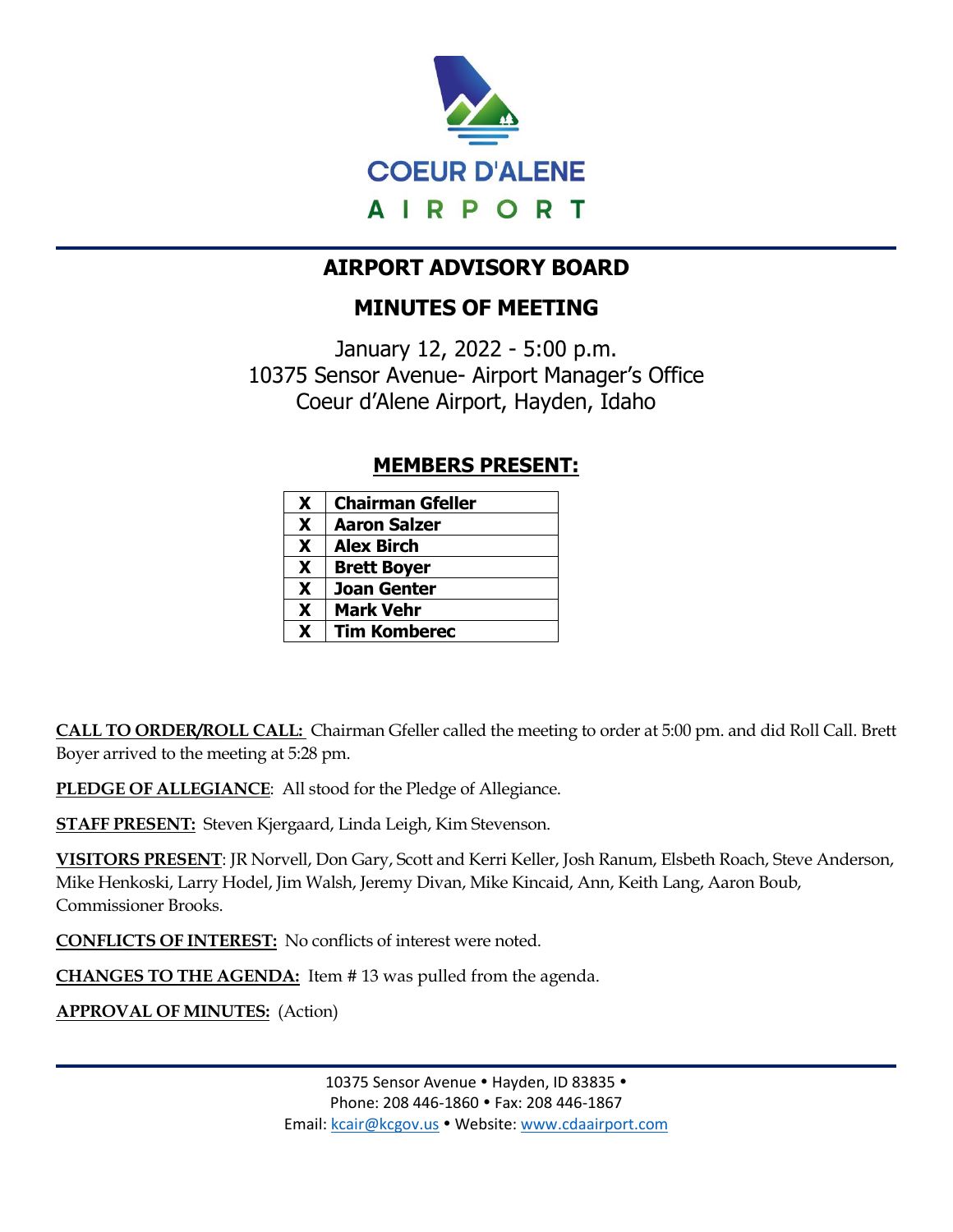**MOTION:** Mark Vehr moved to approve the minutes of the last meeting with one change. Joan Genter seconded; the motion carried.

#### **ELECT ADVISORY BOARD CHAIR:** (Action)

Joan Genter nominated Greg Gfeller for a second term as Chairman. Aaron Salzer seconded; the motion carried.

#### **ELECT ADVISORY BOARD VICE-CHAIR:** (Action)

Tim Komberec nominated Joan Genter for a second term as Vice-Chair. Mark Vehr seconded; the motion carried.

#### **AWOS (Automated Weather Observation System):** (Discussion)

The Coeur d'Alene Airport Association (CDAA) sent an email to the Commissioners about the AWOS (Attachment A). Steven Kjergaard wrote a response and got approval to send it out on January 6, 2022 (Attachment B). The Association would like the Airport to broadcast critical safety iems on the AWOS. The Airport has an FAA controlled system that does not allow the message to be altered. The National Weather Service is the agency restricting additional remarks on the AWOS as it is intended for weather only. Aaron Salzer mentioned that as of the last CDAA meeting Commissioner Duncan was looking into the situation as well.

Mike Henkoski, Board member for CDAA, requested to present comments related to Steven's response. Chairman Gfeller allowed, stating he would like to see a more collaborative effort. The letter was provided to the Airport at this time (Attachment C). It outlines arguments in favor of adding critical NOTAM information only to the AWOS, and an offer to start a fundraiser for a shortfall of funding for a new AWOS system. It was also suggested that the Airport request the FAA to transfer ownership of the AWOS. Chairman Gfeller recapped Mr. Henkoski's remarks for clarification, and tabled the discussion.

#### **MINIMUM STANDARDS UPDATE:** (Action)

The Airport received two responses to the request for comment that was decided on at the November 2021 Advisory Board meeting. The request period was open for six weeks. The CDAA also requested that the entire Minimum Standards document be opened for comments (Attachment D). Chairman Gfeller asked the Advisory Board for their choice and none wanted to do so. Steven Kjergaard stated that anyone could make a request to change the Minimum Standards at any time, and it would be kept until the next time that the full document is open for discussion.

The comments received from Steven Anderson were submitted to the Airport with both the issue and proposed modification language. Each one was reviewed and discussed individually (Attachment E). Chairman Gfeller and other Advisory Board members discussed whether Skydiving operators must load/unload passengers with engines off. Aaron Salzer felt an issue about positive control of the aircraft and passengers was covered by other sections in the standard.

Mark Vehr made a motion to accept all changes to the Minimum Standards *except* for Item 2a under the Skydiving SASO and present to the Kootenai County Commissioners for approval. Tim Komberec seconded; the motion carried.

### **NORTH SIDE HANGAR-HEIGHT OVER 35':** (Action)

Per Minimum Standards, the Airport Advisory Board must approve any structure over 35' in height. The facility on the north side falls into this category, and the Airport has no issue (Attachment F). It clears all 7460 (Form 7460-1 Notice of Proposed Construction or Alteration) requirements for the FAA.

Mark Vehr made a motion to approve the height of the new building as submitted. Brett Boyer seconded; the motion carried.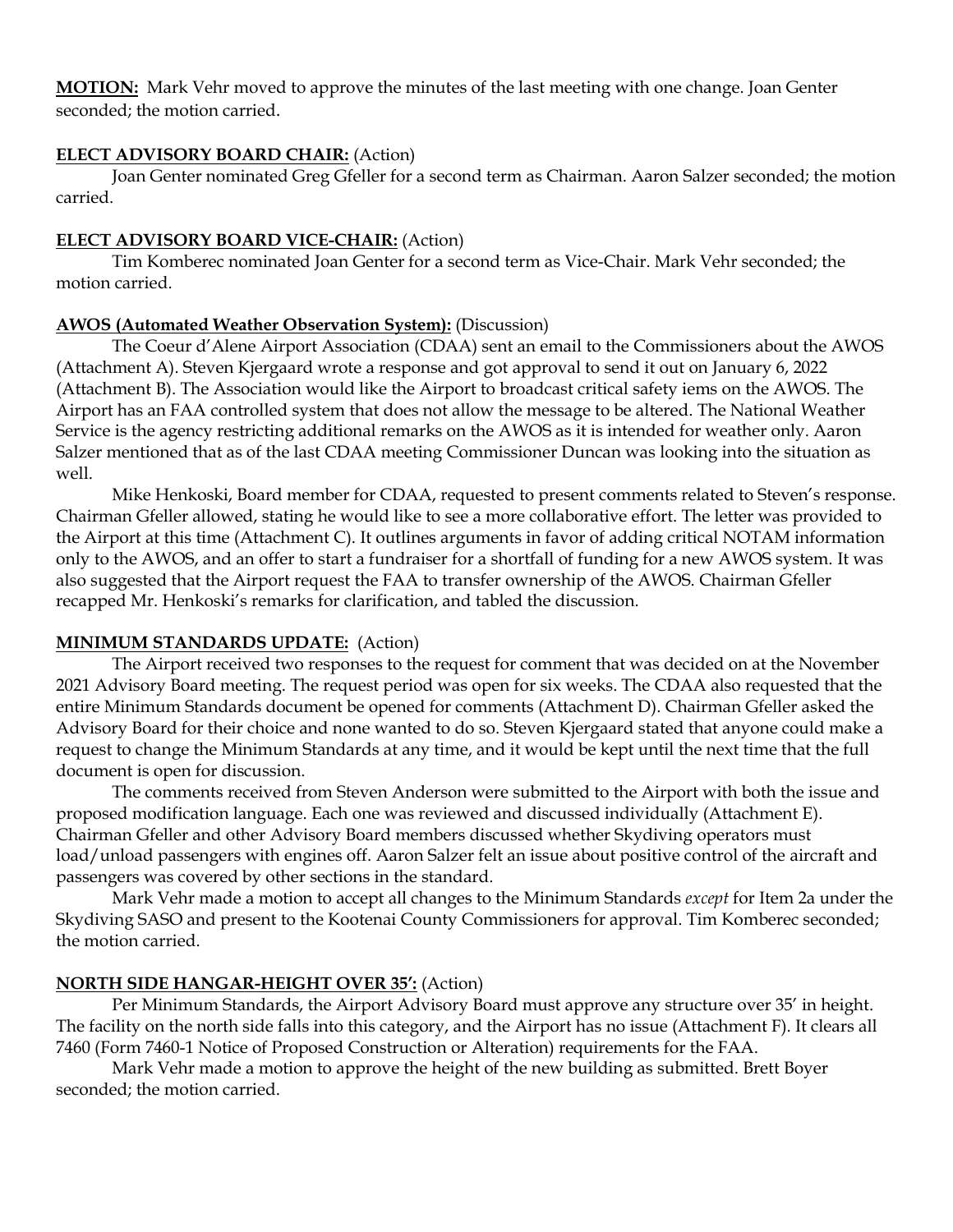#### **AIRPORT FEE:** (Discussion)

Steven Kjergaard wanted to give a heads up to make sure everyone is aware.

Current CPI (Consumer Price Index) is running 7 – 9%. Nothing is final yet.

The Airport is discussing using Vector to collect Airport use fees (Attachment G). It would require the Airport to change the fee structure to cost per 1,000 pounds of gross weight of the aircraft type and change the minimum wieght charged at 8,000 pounds. It would also remove the collection responsibility from the FBO. Vector is just one of the options, and would net the Airport 1.5 times current collection amounts. Some transient aircraft that do not take any services from the FBO wind up not paying any airport use fees.

#### **STAFF REPORTS/UPDATES:** (All Discussion Items)

Steven Kjergaard started by clearing up some concerns about Runway 02/20 stemming from a meeting with Steve Anderson. An interim study showed Runway 06/24 was at the requisite 95% coverage for all category of aircraft. This is the point where the FAA states an airport only needs one runway – all other factors are insignificant. In the next master planning meeting in roughly three years, we need to be on the same page in discussions with the FAA about keeping Runway 02/20. Steven wanted to disspell misconceptions that the Airport wanted to abandon Runway 02/20. The Airport wants to work toward saving the funding for the runway if the wind continues to shift toward Runway 06/24.

Steven also addressed comments about Runway 02/20 being closed for about two weeks during the last snow event. Approximately one-third of the runway was covered in ice. Once a runway has ice, the Airport's snow & ice plan as part of our Part 139 requirement dictate closing the runway.

As of the meeting, approximately one-third of the Airport's snow removal equipment is down for repairs: the primary blower, one loader, and the back-up plow.

The Airport has one FBO on the field as of the middle of December 2021 when Stancraft Jet Center purchased Resort Aviation Jet Center.

The FAA has scheduled our Part 139 inspection for February 2, 2022.

The Airport sent out letters to 8 – 10 lessees who have failed to meet their construction requirements to provide us with permit numbers by January 31, 2022, and building must commence by May 31, 2022.

The Commemorative Air Force has asked the Airport to host an Air Expo in July 2022. A planning committee is being formed with the CDAA will have at least one person, Joan Genter and Mark Vehr of the Advisory Board, and some others on the field to start January or February 2022.

A. Steven Kjergaard presented the Engineering Projects Status Report from T-O Engineers (Attachment H).

- **1. Taxiway D North –** Complete except for continuing issues with grass.
- **2. Runway 20/24 Decoupling –Renamed to Runway 06/24 rehab and Taxiway B-4 construction –** Negotiating with T-O Engineers on fees. Required Independent Fee Review complete.
- **3. Perimeter Fence Project** In close-out.
- **4. Snow Removal Equipment (SRE) and Administration Building Design** Bidding this year and hopefully get better pricing.
- **5. Gulfstream Road and Utility Extension project –** Expect to break ground in April 2022.
- **6. Infinite Apron Utility Extension project –** Running into high infrastructure costs.
- **7. Runway 6-24 Rehab –** Have submitted applications for the rehab and design portions**.**
- **8. Misc On-Call tasks**
	- a. **Sewer inventory –** Main lines were being inspected when a blockage was located and dislodged. That would have had serious consequences had it not been found early.
	- b. **ATCT Planning –** Requesting any letters in support of a tower to back up our case for the FAA constructing an air traffic control tower.
	- c. **CatEx for Northeast area –** Categorical Exclusion or environmental study is required by FAA prior to development.